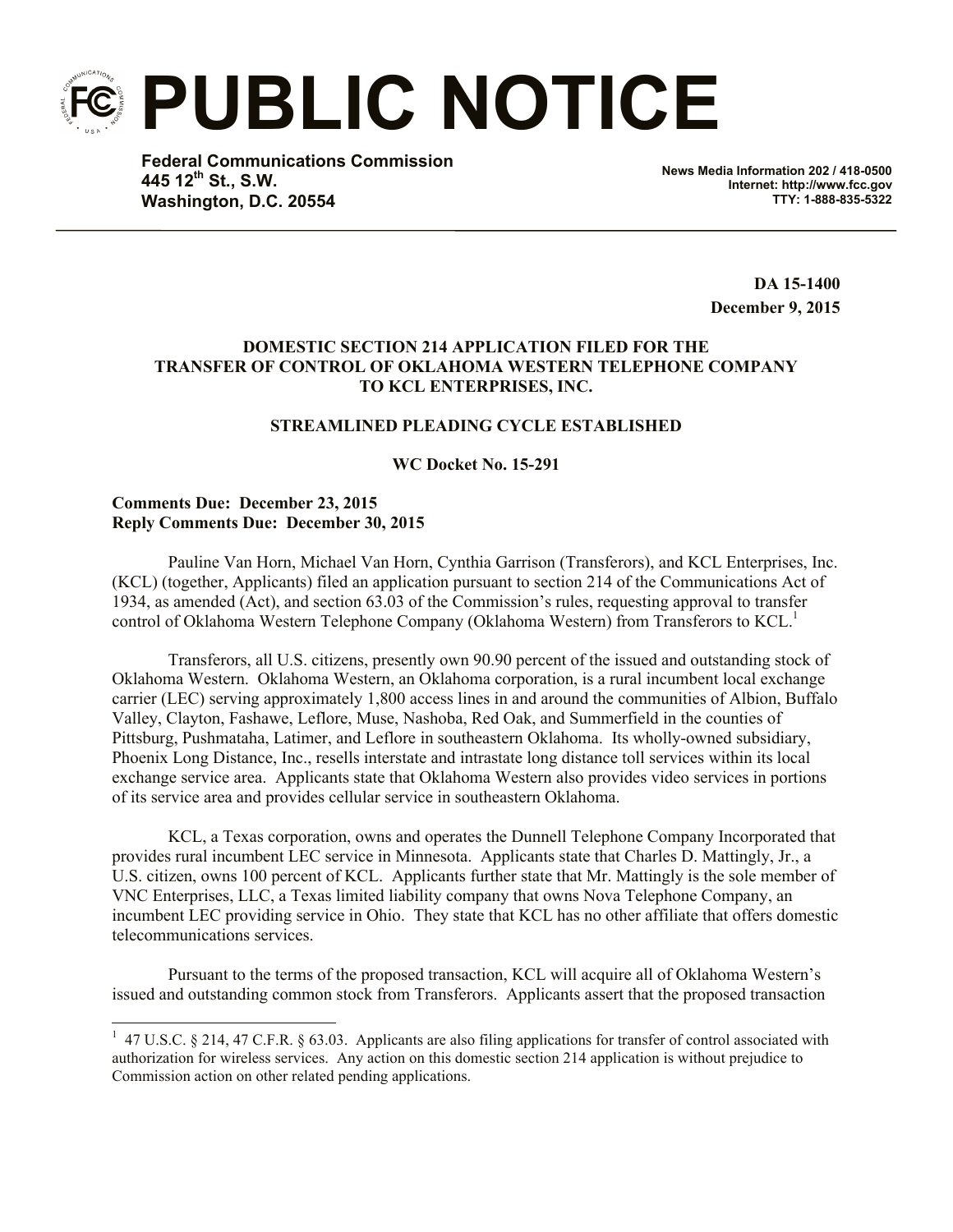is entitled to presumptive streamlined treatment under section 63.03(b)(2)(iii) of the Commission's rules and that a grant of the application will serve the public interest, convenience, and necessity.<sup>2</sup>

Domestic Section 214 Application Filed for the Transfer of Control of Oklahoma Western Telephone Company to KCL Enterprises, Inc., WC Docket No. 15-291 (filed Nov. 24, 2015).

#### **GENERAL INFORMATION**

The transfer of control identified herein has been found, upon initial review, to be acceptable for filing as a streamlined application. The Commission reserves the right to return any transfer application if, upon further examination, it is determined to be defective and not in conformance with the Commission's rules and policies. Pursuant to section  $63.03(a)$  of the Commission's rules, 47 CFR  $\S$ 63.03(a), interested parties may file comments **on or before December 23, 2015**, and reply comments **on or before December 30, 2015**. Pursuant to section 63.52 of the Commission's rules, 47 C.F.R. § 63.52, commenters must serve a copy of comments on the Applicants no later than the above comment filing date. Unless otherwise notified by the Commission, the Applicants may transfer control on the 31st day after the date of this notice.

Pursuant to section 63.03 of the Commission's rules, 47 CFR § 63.03, parties to this proceeding should file any documents in this proceeding using the Commission's Electronic Comment Filing System (ECFS): http://apps.fcc.gov/ecfs/.

#### **In addition, e-mail one copy of each pleading to each of the following:**

- 1) Myrva Freeman, Competition Policy Division, Wireline Competition Bureau, myrva.freeman@fcc.gov;
- 2) Jodie May, Competition Policy Division, Wireline Competition Bureau, jodie.may@fcc.gov;
- 3) Jim Bird, Office of General Counsel,  $\lim_{\alpha \to 0}$  bird@fcc.gov.

People with Disabilities: To request materials in accessible formats for people with disabilities (braille, large print, electronic files, audio format), send an e-mail to  $fcc504@$ fcc.gov or call the Consumer & Governmental Affairs Bureau at (202) 418-0530 (voice), 1-888-835-5322 (tty).

The proceeding in this Notice shall be treated as a "permit-but-disclose" proceeding in accordance with the Commission's *ex parte* rules. Persons making ex parte presentations must file a copy of any written presentation or a memorandum summarizing any oral presentation within two business days after the presentation (unless a different deadline applicable to the Sunshine period applies). Persons making oral ex parte presentations are reminded that memoranda summarizing the presentation must (1) list all persons attending or otherwise participating in the meeting at which the ex parte presentation was made, and (2) summarize all data presented and arguments made during the presentation. If the presentation consisted in whole or in part of the presentation of data or arguments already reflected in the presenter's written comments, memoranda or other filings in the proceeding, the presenter may provide citations to such data or arguments in his or her prior comments, memoranda, or other filings (specifying the relevant page and/or paragraph numbers where such data or arguments can be found) in lieu of summarizing them

<sup>&</sup>lt;sup>2</sup> 47 C.F.R. § 63.03(b)(2)(iii).